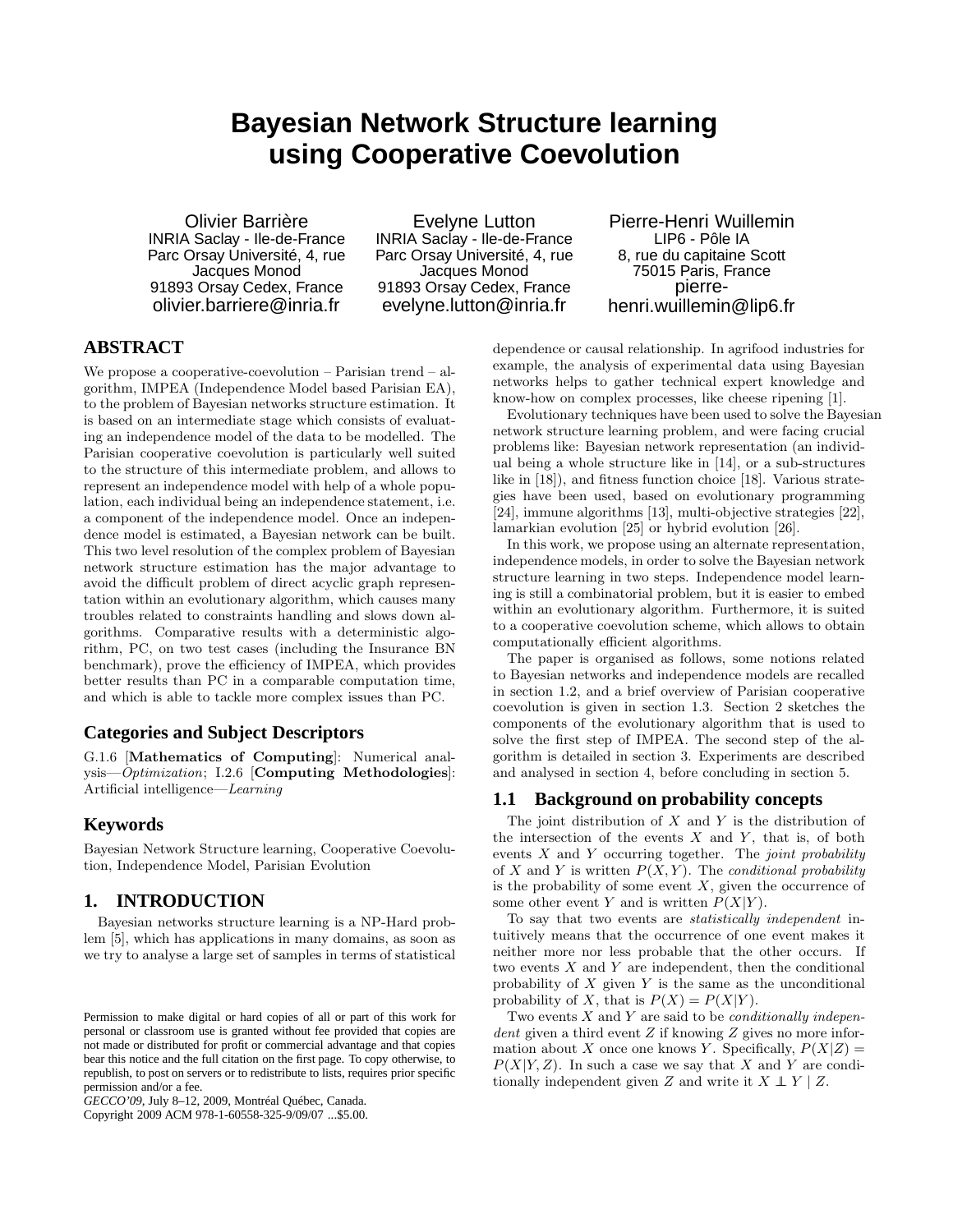## **1.2 Bayesian networks**

A Bayesian Network (BN) is a "graph-based model of a joint multivariate probability distribution that captures properties of conditional independence between variables" [11]. On the one hand, it is a graphical representation of the joint probability distribution and on the other hand, it encodes independences between variables. For example, a Bayesian network could represent the probabilistic relationships between diseases and symptoms. Given symptoms, the network can be used to compute the probabilities of the presence of various diseases.

Formally, a Bayesian network is a directed acyclic graph (DAG) whose nodes represent variables, and whose missing edges encode conditional independences between the variables. This graph, represented in figure 1, is called the structure of the network and the nodes containing probabilistic information are called the parameters of the network.



Figure 1: Directed Acyclic Graph

The set of parent nodes of a node  $X_i$  is denoted by  $pa(X_i)$ . In a Bayesian network, the joint probability distribution of the node values can be written as the product of the local probability distribution of each node and its parents:

$$
P(X_1, X_2, \ldots, X_n) = \prod_{i=1}^n P(X_i | pa(X_i))
$$

#### *1.2.1 Parameter and structure learning*

The Bayesian network learning problem has two branches: The parameter learning problem (i.e., to find the probability tables of each node) and the structure learning problem (i.e., to find the graph of the network), following the decomposition of the two constitutive parts of a Bayesian network: its structure and its parameters.

There already exists algorithms specially suited to the parameter learning problem, like expectation-maximization (EM) that is used for finding maximum likelihood estimates of parameters.

Learning the structure is a more challenging problem because the number of possible Bayesian network structures (NS) grows superexponentially with the number of nodes [21]. For example,  $NS(5) = 29281$  and  $NS(10) = 4.2 \times 10^{18}$ . A direct approach is intractable for more than 7 or 8 nodes, it is thus necessary to use heuristics in the search space.

In a comparative study by O. Francois and P. Leray [9], authors identified some currently used structure learning algorithms, namely PC [23] or  $IC/IC^*$  [20] (causality search using statistical tests to evaluate conditional independence), BN Power Constructor (BNPC) [3] (also uses conditional independence tests) and other methods based on scoring criterion, such as Minimal weight spanning tree (MWST) [6] (intelligent weighting of the edges and application of the wellknown algorithms for the problem of the minimal weight tree),  $K2$  [7] (maximisation of  $P(G|D)$  using Bayes and a topological order on the nodes), Greedy search [4] (finding the best neighbour and iterate) or SEM [10] (extension of the EM meta-algorithm to the structure learning problem). However that may be, the problem of learning an optimal Bayesian network from a given dataset is NP-hard [5].

### *1.2.2 The PC algorithm*

PC, the reference causal discovery algorithm, was introduced by Sprites, Glymour and Scheines in 1993 [23]. A similar algorithm, IC, was proposed simultaneously by Peal and Verma [20]. It is based on chi-square tests to evaluate the conditional independence between two nodes. It is then possible to rebuild the structure of the network from the set of discovered conditional independences. PC algorithm actually starts from a fully connected network and every time a conditional independence is detected, the corresponding edge is removed. Here are the first detailed steps of this algorithm:

- Step 0: Start with a complete undirected graph  $G$
- Step 1-0: Test all conditional independences of order 0 (i.e  $x \perp y \mid \emptyset$  where x and y are two distinct nodes of G). If  $x \perp y$  then remove the edge  $x - y$ .
- Step 1-1: Test all conditional independences of order 1 (i.e  $x \perp y \mid z$  where  $x, y$ , and  $z$  are three distinct nodes of G). If  $x \perp y \mid z$  then remove the edge  $x - y$ .
- $\bullet$  ...
- Step 1-k: Test all conditional independences of order  $k$ (i.e  $x \perp y \mid \{z_1, z_2, \ldots, z_k\}$  where  $x, y, z_1, z_2, \ldots, z_k$  are  $k + 2$  distinct nodes of G). If  $x \perp y \mid \{z_1, z_2, \ldots, z_k\}$ then remove the edge between  $x - y$ .
- Next steps take particular care to detect V-structures and recursively detect orientation of the remaining edges.

The complexity of this algorithm depends on  $N$ , the size of the network and  $k$ , the upper bound on the fan-in, and is equal to  $O(N^k)$ . In practice, this implies that the value of k must remain very small when dealing with big networks.

#### *1.2.3 Independence models*

As we have seen, a Bayesian network represents a factorization of a joint probability distribution, but there can be many possible factorizations representing the same joint probability distribution. Two structures are said to be Markov equivalent if they represent the same joint probability distribution.

In this paper, we do not work directly on Bayesian networks but on a more general model called Independence Model (IM), which can be seen as the underlying model of Bayesian networks and defined as follows:

- Let M be a non-empty set of variables, then  $T(M)$  denotes the collection of all triplets  $\langle X, Y | Z \rangle$  of disjoint subsets of M,  $X \neq \emptyset$  and  $Y \neq \emptyset$ . The class of elementary triplets  $E(M)$  consists of  $\langle x, y|Z \rangle \in T(M)$ , where  $x, y \in M$  are distinct and  $Z \subset M \setminus \{x, y\}.$
- Let  $P$  be a joint probability distribution over  $M$  and  $\langle X, Y | Z \rangle \in T(M)$ .  $\langle X, Y | Z \rangle$  is called an *independence* statement  $(IS)$  if X is conditionally independent of Y given Z with respect to P (i.e  $X \perp Y \mid Z$ )
- An independence model (IM) is a subset of  $T(M)$ : Each probability distribution  $P$  defines an IM, namely, the model  $\{X, Y | Z \in T(M) ; X \perp Y | Z\}$ , called the independence model induced by P.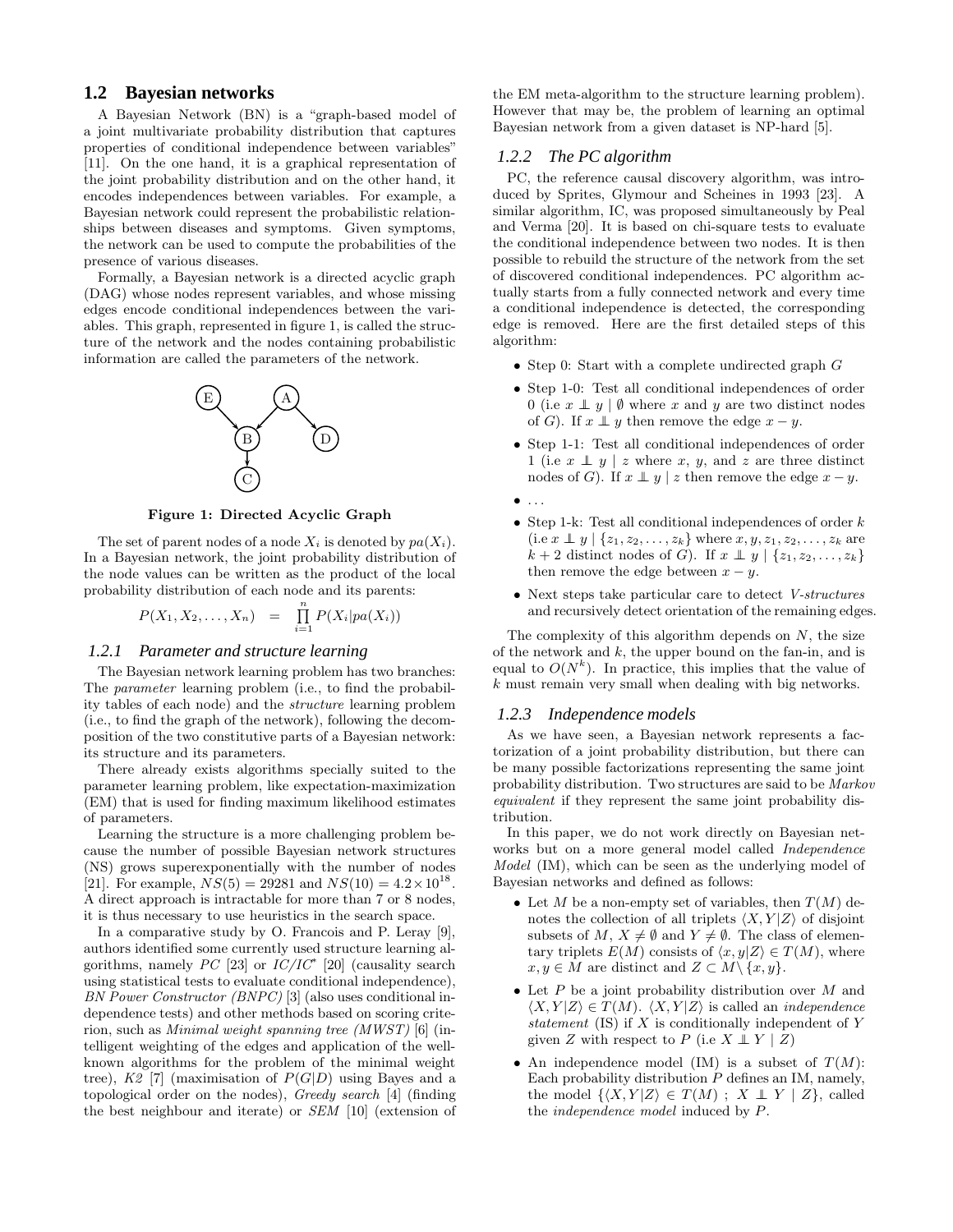To summarize, an independence model is the set of all the independence statements, that is the set of all  $\langle X, Y | Z \rangle$  satisfied by P, and different Markov-equivalent Bayesian networks induce the same independence model. By following the paths in a Bayesian network, it is possible (even though it can be combinatorial) to find a part of its independence model using algorithms based on directional separation (dseparation) or moralization criteria. Reciprocally, an independence model is a guide to produce the structure of a Bayesian network.

Consequently, as the problem of finding an independence model can be turned to an optimisation problem, we investigate here the use of an evolutionary algorithm. More precisely, we build an algorithm that let a population of triplets  $\langle X, Y | Z \rangle$  evolve until the whole population comes near to the independence model, which corresponds to a cooperative coevolution scheme.

#### **1.3 Cooperative coevolution**

Cooperative coevolution strategies rely on a formulation of the problem to be solved as a cooperative task, where individuals collaborate or compete (in subpopulations) in order to build a solution. They mimic the ability of natural populations to build solutions via a collective process.

Instead of dealing with a coevolution process that happens between different separated populations, we use a different implementation of cooperative coevolution principles, called Parisian approach [19], described in figure 2, that uses cooperation mechanisms within a single population. It is based on a two-level representation of an optimization problem, in the sense that an individual of a Parisian population represents only a part of the solution to the problem. An aggregation of multiple individuals must be built in order to obtain a solution to the problem. In this way, the co-evolution of the whole population (or a major part of it) is favoured instead of the emergence of a single best individual, as in classical evolutionary schemes.



#### Figure 2: A Parisian EA: A monopopulation cooperative-coevolution

In a pure Parisian scheme, the evaluation of whole population through the computation of the global fitness is done at each generation and redistributed as a bonus to the individuals who participated in this aggregation. In this paper, we rely on local fitness only and just compute the global evaluation at the end, and thus don't use any feedback to the population. This approach has already been used with success for example in real-time evolutionary algorithms, such as the flies algorithm [15].

# **2. EVOLUTION OF AN INDEPENDENCE MODEL**

IMPEA is a Parisian Evolutionary Algorithm that consists in two steps. First, it generates a subset of the independence model of a Bayesian network from data by evolving elementary triplets  $\langle x, y|Z \rangle$ , where x and y are two distinct nodes and Z is a subset of the other ones, possibly empty. Then, it uses the independence statements that it found at the first step to construct the structure of the network.

#### **2.1 Search space and local fitness**

Individuals are elementary triplets  $\langle x, y|Z \rangle$ . Each individual is evaluated through a chi-square test of independence which tests the null hypothesis  $H_0$ : "The nodes x and  $y$  are independent given  $Z$ ". The chi-square statistic  $\chi^2$  is calculated by finding the difference between each observed  $O_i$  and theoretical  $E_i$  frequencies for each of the  $n$  possible outcomes, squaring them, dividing each by the theoretical frequency, and taking the sum of the results:  $\chi^2 = \sum_{i=1}^n \frac{(O_i - E_i)^2}{E_i}$  $\frac{-E_i}{E_i}$ . The chi-square statistic can then be used to calculate a  $p$ -value  $p$  by comparing the value of the statistic  $\chi^2$  to a chi-square distribution with  $n-1$  degrees of freedom, as represented in figure 3.



Figure 3: Chi-square test of independence

p represents the probability to make a mistake if the null hypothesis is not accepted. It is then compared to a significance level  $\alpha$  (0.05 is often chosen as a cut-off for significance) and finally the independence is rejected if  $p < \alpha$ . The reader has to keep in mind that rejecting  $H_0$  allows one to conclude that the two variable are dependent, but not rejecting  $H_0$  means that one cannot conclude that these two variables are dependent (which is not exactly the same as claiming that they are independent). Given that the higher the p-value, the stronger the independence,  $p$  seems to be a good candidate to represent the local fitness (which measure the quality of individuals). Nevertheless, this fitness suffers from two drawbacks:

- When dealing with small datasets, individuals with long constraining set  $Z$  tends to have good p-values only because dataset is too small to get enough samples to test efficiently the statement  $x \perp y \mid Z$ .
- Due to the exponential behaviour of the chi-square distribution, its tails vanishes so quickly that individuals with poor p-values are often rounded to 0, making then indistinguishable.

First, p has to be adjusted in order to promote independence statements with small Z. This is achieved by setting up a parsimony term as a positive multiplicative malus  $param(\#Z)$  which decrease with  $\#Z$ , the number of nodes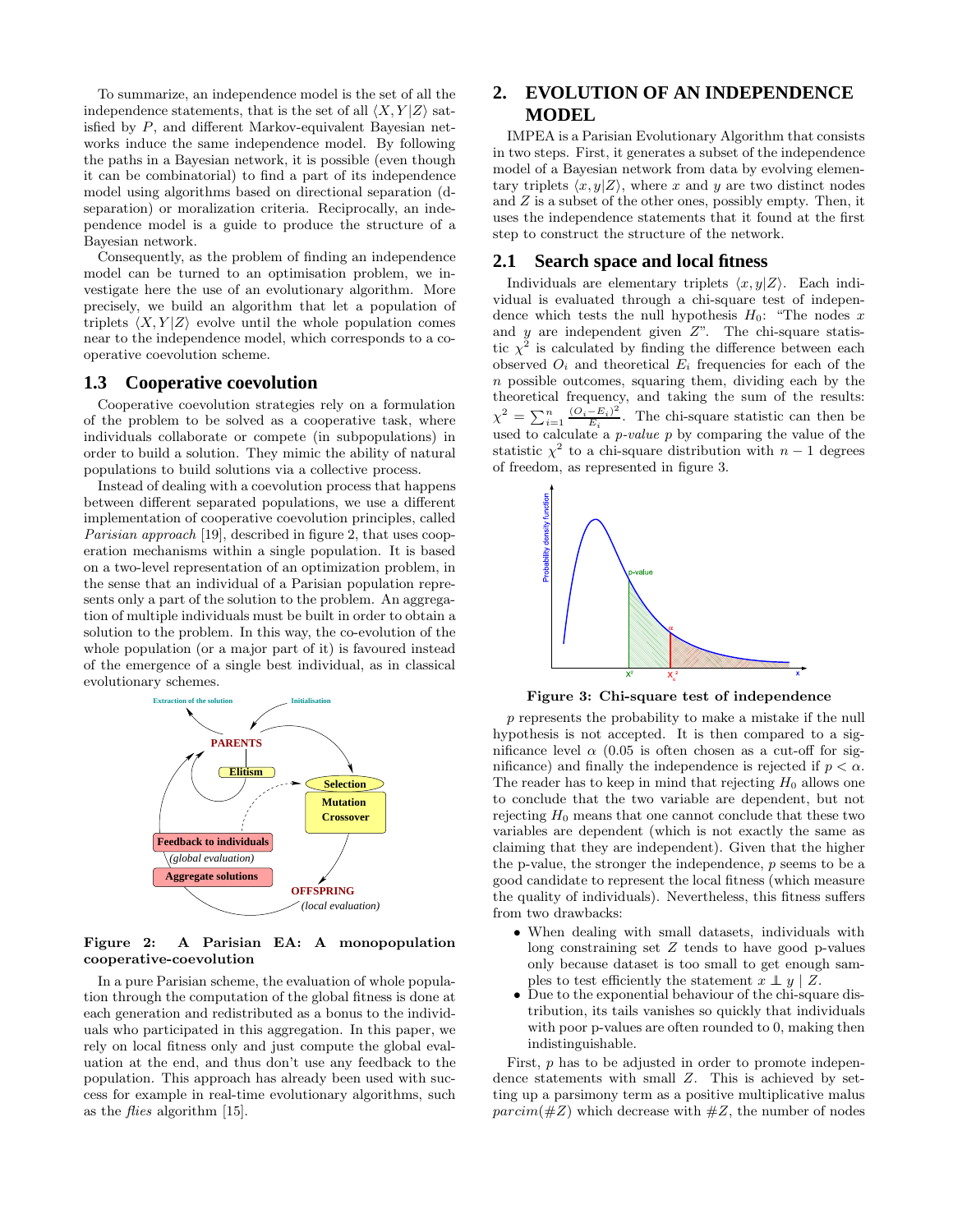in Z. Then, when  $p < \alpha$  we replace the exponential tail with something that tends to zero slower. This modification of the fitness landscape allows to avoid plateaus which would prevent the genetic algorithm to travel all over the search space. Here is the adjusted local fitness:

$$
AdjLocalFitness = \begin{cases} p \times \text{param}(\#Z) & \text{if } p \ge \alpha \\ \alpha \times \text{param}(\#Z) \times \frac{X_{\alpha}^2}{X^2} & \text{if } p < \alpha \end{cases}
$$

## **2.2 Genetic operators**

The genome of an individual, being  $\langle x, y|Z \rangle$  where x and y are simple nodes and Z is a set of nodes is straightforward: It consists in an array of three cells (see figure 4), the first one containing the index of the node  $x$ , the second cell containing the index of  $y$  and the last one is the array of the indexes of the nodes in Z.

$$
\begin{array}{c|c}\nx & y & Z=\{z_1, z_2, \ldots, z_k\} \\
\hline\nx & y & z_1 \stackrel{\cdots}{\vdots} z_2 \stackrel{\cdots}{\vdots} \ldots \stackrel{\cdots}{\vdots} z_k\n\end{array}
$$

Figure 4: Representation of  $\langle x, y|Z\rangle$ 

This coding implies specific genetic operators because of the constraints resting upon a chromosome: There must not be doubles appearing when doing mutations or crossovers. A quick-and-dirty solution would have been to first apply classical genetic operators and then apply a repair operator a posteriori. Instead, we propose wise operators (which do not create doubles), namely two types of mutations and an robust crossover.

• Genome content mutation

This mutation operator involves a probability  $p_{mG}$  that an arbitrary node will be changed from its original state. In order to avoid the creation of doubles, this node can be muted into any nodes in  $N$  except the other nodes of the individual, but including itself (see figure 5).



Figure 5: Genome content mutation

• Add/remove mutation

The previous mutation randomly modifies the content of the individuals, but does not modify the length of the constraining set Z. We introduce a new mutation operator called add/remove mutation, represented in figure 6, that allows to randomly add or remove nodes in Z. If this type of mutation is selected, with probability  $P_{mAR}$ , then new random nodes are either added with a probability  $P_{mAdd}$  or removed with  $1 - P_{mAdd}$ . These probabilities can vary along generations. Moreover, the minimal and the maximal number of nodes allowed in Z can evolve as well along generations, allowing to tune the growth of Z





Figure 6: Add/remove mutation

The crossover consist in a simple swapping mechanism between x, y and Z. Two individuals  $\langle x, y|Z \rangle$  and  $\langle x', y'|Z'\rangle$  can exchange x or y with probability  $p_{cXY}$ and  $Z$  with probability  $p_{cZ}$  (see figure 7). When a crossover occurs, only one swapping among  $x \leftrightarrow x'$ ,  $y \leftrightarrow y', x \leftrightarrow y', y \leftrightarrow x'$  and  $Z \leftrightarrow Z'$  is selected via a wheel mechanism which implies that  $4p_{cXY} + p_{cZ} = 1$ . If the exchange is impossible, then the infeasible individual is repaired: problematic nodes are automatically muted in order to keep clear of doubles.



#### Figure 7: Robust crossover **2.3 Sharing**

So as not to converge to a single optimum, but enable the genetic algorithm to identify multiple optima, we use a sharing mechanism that maintains diversity within the population by creating ecological niches. The complete scheme is described in [8] and is based on the fact that fitness is considered as a shared resource, i.e that individuals having too many neighbours are penalized. Thus we need a way to compute the distance between individuals so that we can count the number of neighbours of a given individual. A simple Hamming distance was chosen: Two elementary triplets  $\langle x, y|Z \rangle$  and  $\langle x', y'|Z' \rangle$  are said to be neighbours if they test the same two nodes (i.e  $\{x, y\} = \{x', y'\}$ ), whatever Z. Finally, dividing the fitness of each individual by the number of its neighbours would result in sharing the population into subpopulations whose size is proportional to the height of the peak they are colonising [12]. Instead, we take into account the relative importance of an individual with respect to its neighbourhood, and the fitness of each individual is divided by the sum of the fitnesses of its neighbours [16]. This scheme allows to equilibrate the subpopulations within peaks, whatever their height.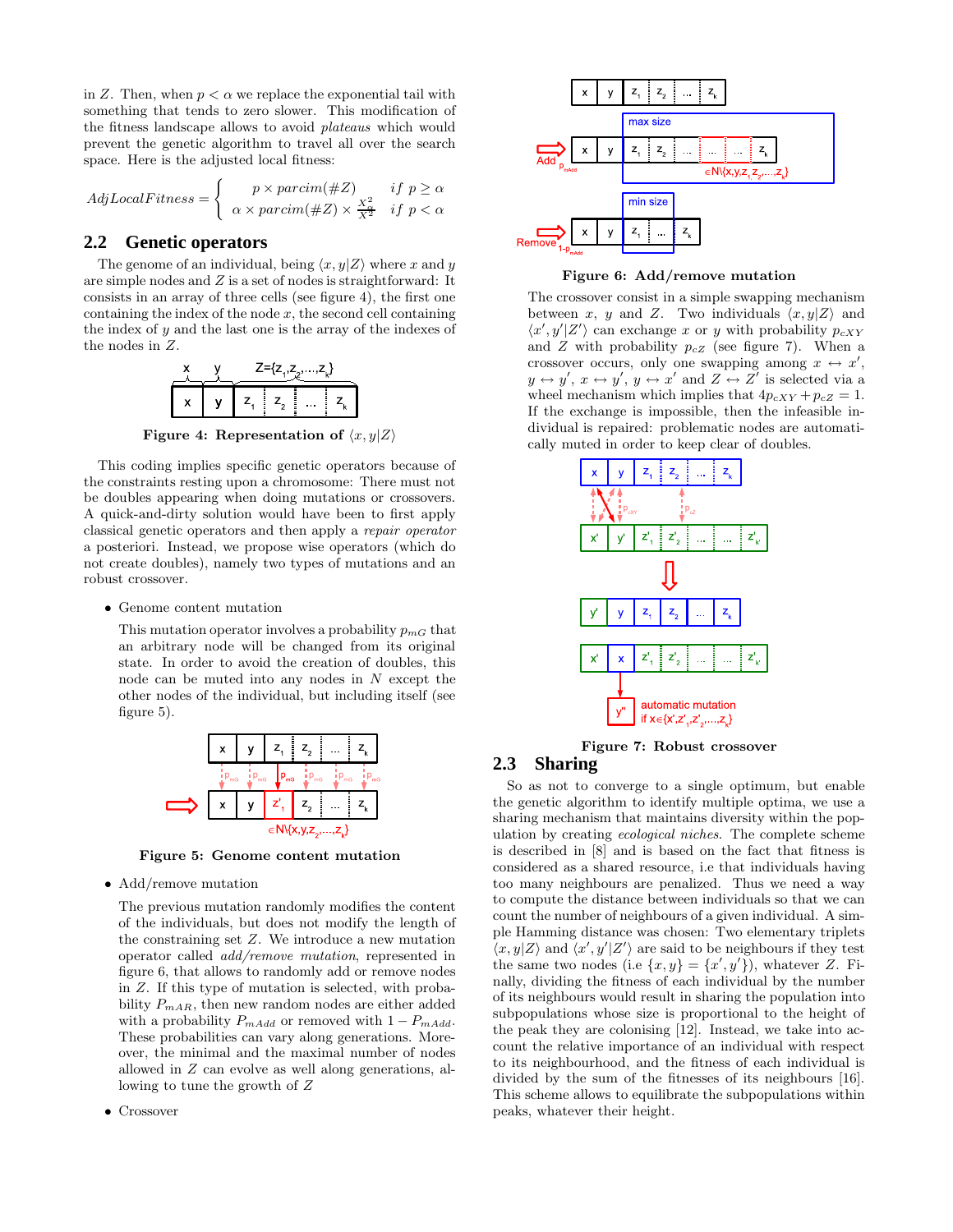## **2.4 Immortal archive and embossing points**

Recall that the aim of IMPEA is to construct a subset of the independence model, and thus the more independence statements we get, the better. Using a classical Parisian Evolutionary Algorithm scheme would allow to evolve a number of independence statements equal to the population size. In order to be able to evolve larger independence statements sets, IMPEA implements an immortal archive that gather the best individuals found so far. An individual  $\langle x, y|Z \rangle$  can become immortal if any of the following rules applies:

- Its p-value is equal to 1 (or numerically greater than  $1 - \epsilon$ , where  $\epsilon$  is the precision of the computer)
- Its p-value is greater than the significance level and  $Z = \emptyset$
- Its p-value is greater than the significance level and  $\langle x, y | \emptyset \rangle$  is already immortal

This archive serves two purposes: The most obvious one is that at the end of the generations, not only we get all the individuals of the current population but also all the immortal individuals, which can make a huge difference. But this archive also plays a very important role as embossing points: When computing the sharing coefficient, immortal individuals that are not in the current population are added to the neighbours counting. Therefore a region of the search space that has already been explored but that has disappeared from the current population is marked as explored since immortals individuals count as neighbours and thus penalize this region, encouraging the exploration of other zones.

# **2.5 Clustering and partial restart**

Despite the sharing mechanism, we observed experimentally that some individuals became over-represented within the population. Therefore, we add a mechanism to reduce this undesirable effect: If an individual has too many redundant representatives then the surplus is eliminated and new random individuals are generated to replace the old ones.

## **2.6 Description of the main parameters**

The table 1 describes the main parameters of IMPEA and their typical values or range of values, in order of appearance in the paper. Some of these parameters are scalars, like the number of individuals, and are constant along the whole evolution process. Others parameters, like the minimum or maximum number of nodes in  $Z$ , are arrays indexed by the number of generations, allowing these parameter to follow a profile of evolution (for example increasing or decreasing in value, but any kind of profile is possible). This enables to guide the algorithm in a specific direction.

# **3. BAYESIAN NETWORK STRUCTURE ESTIMATION**

The last step of IMPEA consist in reconstructing the structure of the Bayesian network. This is achieved by aggregating all the immortal individuals and only the good ones of the final population. An individual  $\langle x, y|Z \rangle$  is said to be good if its p-value allows not to reject the null hypothesis  $x \perp y \mid Z$ . There are two strategies in IMPEA: A pure one, called P-IMPEA, which consists in strictly enforcing independence statements and an constrained one, called C-IMPEA, which adds a constraint on the number of desired edges.

| Name               | Description                             | Typical value    |  |
|--------------------|-----------------------------------------|------------------|--|
| MaxGens            | Number of generations                   | 50200            |  |
| Ninds              | Number of individuals                   | 50500            |  |
| Alpha              | Significance level of the $\chi^2$ test | 0.010.25         |  |
| Parcim             | Array of parsimony coefficient          | 0.51             |  |
| $(\#Z)$            | (decreases with the length of $Z$ )     |                  |  |
| PmG                | Probability of genome content           | $0.1/(2 + \# Z)$ |  |
|                    | mutation                                |                  |  |
| PmAR               | Probability of adding or                | 0.20.5           |  |
|                    | removing nodes in $Z$                   |                  |  |
| PmAdd              | Array of robability of adding           | 0.250.75         |  |
| $(\#\mathsf{Gen})$ | nodes in $Z$ along generations          |                  |  |
| MinNodes           | Array of minimal number of              | $0 \ldots 2$     |  |
| $(\#Gen)$          | nodes in $Z$ along generations          |                  |  |
| MaxNodes           | Array of maximal number of              | $0 \ldots 6$     |  |
| $(\#\mathsf{Gen})$ | nodes in $Z$ along generations          |                  |  |
| $P_{C}$            | Probability of crossover                | 0.7              |  |
| PcXY               | Probability of swapping $x$ and $y$     | 1/6              |  |
| PcZ                | Probability of swapping Z               | 1/3              |  |
| Epsilon            | Numerical precision                     | $10^{-5}$        |  |
| $MaxRe-$           | Maximal number of redundant             | $1 \ldots 5$     |  |
| dundant            | individuals in the population           |                  |  |

Table 1: Parameters of IMPEA. Values are chosen within their typical range depending on the size of the network and the desired computation time.

## **3.1 Pure conditional independence**

Then, as in PC, P-IMPEA starts from a fully connected graph, and for each individual of the aggregated population, it applies the rule " $x \perp y \mid Z \Rightarrow$  no edge between x and y" to remove edges whose nodes belong to an independence statement. Finally, the remaining edges (which have not been eliminated) constitute the undirected structure of the network.

#### **3.2 Constrained edges estimation**

C-IMPEA needs an additional parameter which is the desired number of edges in the final structure. It proceeds by accumulation: It starts from an empty adjacency matrix and for each  $\langle x, y|Z \rangle$  individual of the aggregated population, it adds its fitness to the entry  $(x, y)$ . An example of a matrix obtained this way is shown in figure 8.



Figure 8: Accumulated adjacency matrix of a network with 27 nodes (from Insurance network).

At the end of this process, if an entry (at the intersection of a row and a column) is still equal to zero, then it means that there was no independence statement with this pair of nodes in the aggregated population. Thus, these entries exactly correspond to the strict application of the conditional independences. If an entry has a low sum, then it is an entry for which IMPEA found only a few independence statements (and/or independence statements with low fitness) and thus there is a high expectancy of having an edge between its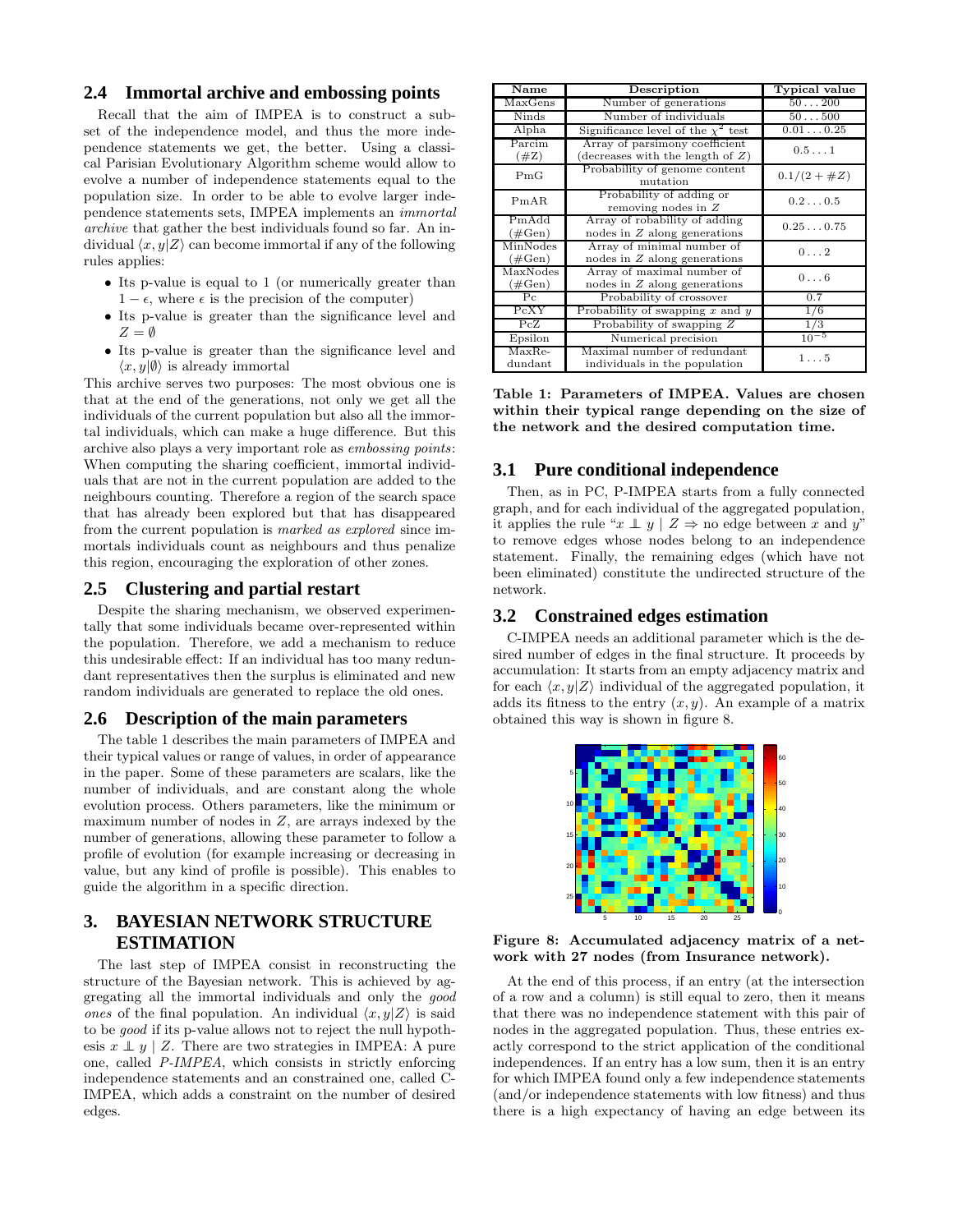nodes. Therefore, to add more edges in the final structure (up to the desired number of edges), we just have to select edges with the lowest values and construct the corresponding network.

This approach seems to be more robust since it allows some "errors" in the chi-square tests, but strictly speaking, if an independence statement is discovered, there cannot be any edge between the two nodes.

# **4. EXPERIMENTS AND RESULTS**

## **4.1 Test case: Comb network**

To evaluate the efficiency of IMPEA, we forge a testnetwork which looks like a comb. A n-comb network has  $n+2$  nodes:  $x, y$ , and  $z_1, z_2, \ldots, z_n$ , as one can see in figure 9. The Conditional Probability Tables (CPT) are filled in with a uniform law. It can be seen as a kind of classifier: Given the input  $z_1, z_2, \ldots, z_n$ , it classifies the output as x or y. For example, it could be a classifier that accepts a person's salary details, age, marital status, home address and credit history and classifies the person as acceptable/unacceptable to receive a new credit card or loan.



Figure 9: A n-comb network

The interest of such a network is that its independence model can be generated (using semi-graphoid rules) from the following independence statements:

$$
\forall i, j \text{ such as } i \neq j, z_i \perp z_j
$$
  

$$
x \perp y \mid \{z_1, z_2, \dots, z_n\}
$$

Thus it has only one complex independence statement and a lot of simple (short) ones. In particular, the only way to remove the edge between  $x$  and  $y$  using statistical chisquare tests is to test the triplet  $\langle x, y | \{z_1, z_2, \ldots, z_n\}\rangle$ . This cannot be achieved by the PC algorithm as soon as  $k < n$  (and in practice, k is limited to 3 due to combinatorial complexity).

#### *4.1.1 Typical run*

We choose to test P-IMPEA with a simple 6-comb network. It has been implemented using an open source toolbox, the Bayes Net Toolbox for Matlab [17] available at http://bnt.sourceforge.net/. We draw our inspiration from PC and initialise the population with individuals with an empty constraining set and let it grow along generations up to 6 nodes, in order to find the independence statement  $x \perp y \mid \{z_1, \ldots, z_6\}$ . As shown in figure 10, the minimal number of nodes allowed in  $Z$  is always 0, and the maximal number is increasing on the first two third of the generations and is kept constant to 6 on the last ones. The average number of nodes in the current population is also slowly rising up but remains rather small since in this example, there are

a lot of small easy to find independence statements and only a unique big one.



Figure 10: Evolution of Minimal, Maximal and Average number of nodes in Z along generations

The correct structure (figure 11) is found after 40 (out of 50) generations.



Figure 11: Final evolved structure for the comb network

Figure 12 represents the evolution of the number of errors along generations. The current evolved structure is compared with the actual structure: An added edge is an edge present in the evolved structure but not in the actual comb network, and a deleted edge is an edge that has been wrongly removed. The total number of errors is the sum of added and deleted edges. Note that even if the number of errors of the discovered edges is extracted at each generation, it is by no means used by IMPEA or reinjected in the population because this information is only relevant in that particular test-case where the Bayesian network that generated the dataset is known.



Figure 12: Evolution of the number of erroneous edges of the structure along generations

#### *4.1.2 Statistical results*

The previous example gives an idea of the behaviour of P-IMPEA, but to compare it fairly with PC we must compare them not only over multiple runs but also with respect to the size of the dataset. So we set up the following experimental protocol:

- A 4-comb network is created and we use the same Bayesian network (structure and CPT) throughout the whole experiment.
- We chose representative sizes for the dataset: {500, 1000, 2000, 5000, 10000}, and for each size, we generate the corresponding number of cases from the comb network.
- We run 100 times both PC and P-IMPEA, and extract relevant information (see tables 2 and 3):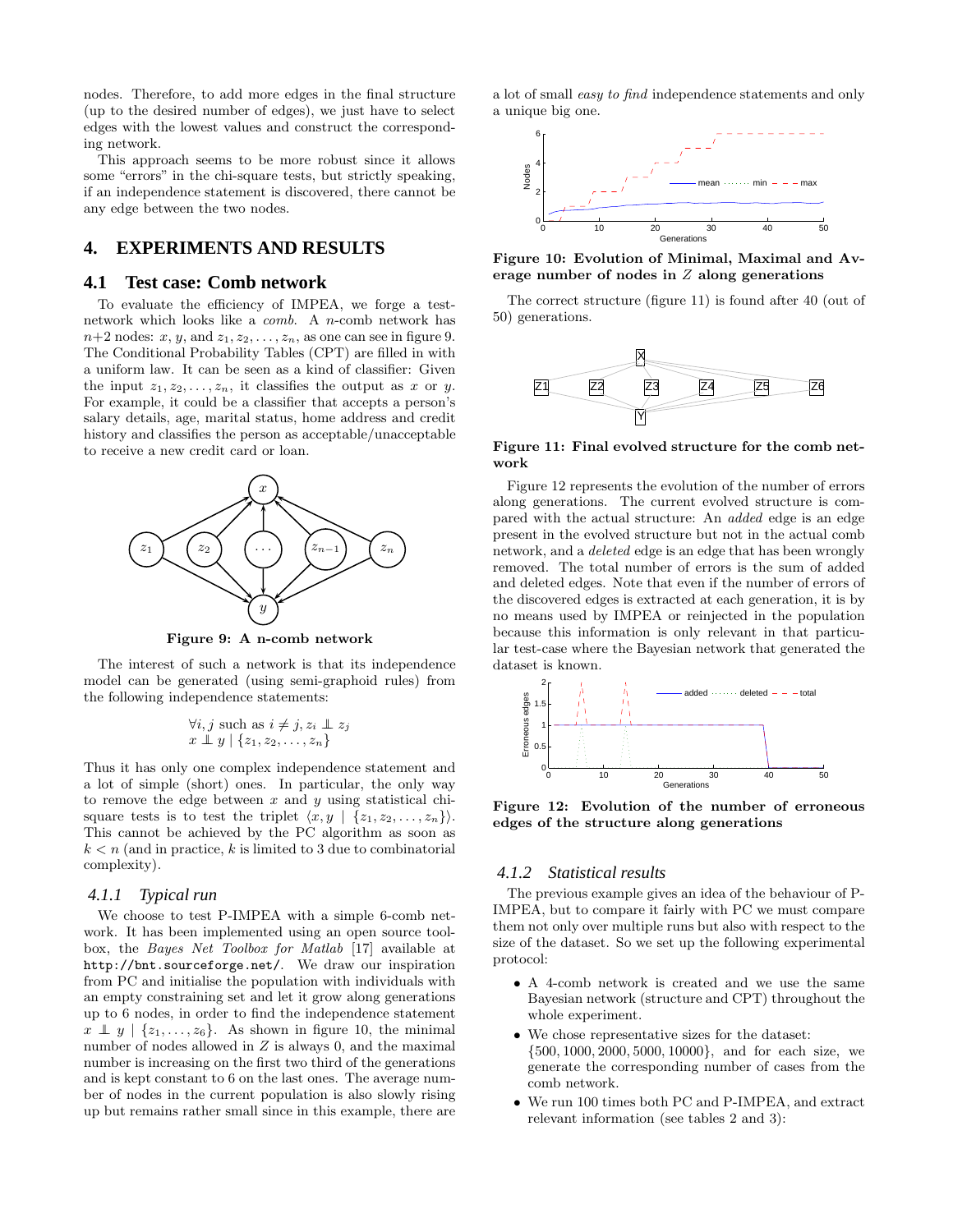- How many edges were found? Among these, how many were erroneous? (added or deleted)
- Did the algorithm remove the edge  $x y$ ?
- PC is tuned with a fan-in  $k$  equal to 3 and P-IMPEA is tuned with 50 generation of 50 individuals in order to take the same computational time as PC. They both share the same significance level  $\alpha$ .

The actual network contains 8 edges and 6 nodes. Therefore, the number of possible alternative is  $2^6 = 64$  and if we roughly want to have 30 samples per possibility, we would need approximatively  $64 * 30 \approx 2000$  samples. That explains why performances of the chi-square test are very poor with only 500 and 1000 cases in the dataset. Indeed, when the size of the dataset is too small, PC removes the  $x - y$ edge (see the last row of table 2) while it does not even test  $\langle x, y | \{z_1, z_2, z_3, z_4\}\rangle$  because it is limited by k to 3 nodes in  $Z$ .



Figure 13: Number of erroneous edges (added+deleted) for PC and P-IMPEA, depending on the size of the dataset

Regarding the global performance, figure 13 puts up the average number of erroneous nodes (either added or deleted) of both algorithms. As one can expect, the number of errors decreases with the size of the dataset, and it is clear that P-IMPEA clearly outperforms PC in every case.

| Cases | Edges           | Added           | Removed       | <b>Errors</b> | $x-v?$ |
|-------|-----------------|-----------------|---------------|---------------|--------|
| 500   | $5.04 \pm 0.85$ | $0.38 \pm 0.50$ | $3.34 + 0.78$ | $3.72 + 1.01$ | 97%    |
| 1000  | $6.50 \pm 1.24$ | $0.66 \pm 0.71$ | $2.16 + 1.01$ | $2.82 + 1.23$ | 83%    |
| 2000  | $8.09 \pm 1.18$ | $1.27 + 0.80$   | $1.18 + 0.68$ | $2.45 + 0.91$ | 39%    |
| 5000  | $9.71 + 0.74$   | $1.93 + 0.57$   | $0.22 + 0.46$ | $2.15 + 0.73$ | $0\%$  |
| 10000 | $9.84 \pm 0.58$ | $1.84 + 0.58$   | $0 + 0$       | $1.84 + 0.58$ | $0\%$  |

Table 2: Averaged results of PC after 100 runs

| Cases | Edges           | Added           | Removed         | Errors          | $x-y$ ? |
|-------|-----------------|-----------------|-----------------|-----------------|---------|
| 500   | $6.64 \pm 0.79$ | $0.05 \pm 0.21$ | $1.73 + 1.90$   | $1.78 \pm 1.94$ | 100%    |
| 1000  | $7.32 + 0.91$   | $0.18 \pm 0.50$ | $0.78 + 1.01$   | $0.96 + 1.24$   | 100%    |
| 2000  | $8.87 + 1.04$   | $0.24 + 0.51$   | $0.29 + 0.60$   | $0.53 + 0.82$   | $97\%$  |
| 5000  | $8.29 \pm 0.32$ | $0.30 \pm 0.59$ | $0.03 \pm 0.17$ | $0.33 \pm 0.63$ | 90%     |
| 10000 | $8.27 + 0.31$   | $0.27 + 0.54$   | $0 + 0$         | $0.27 + 0.54$   | 89%     |

#### Table 3: Averaged results of P-IMPEA after 100 runs

Finally, if one has a look to the average number of discovered edges, it is almost equal to 8 (which is the actual number of edges in the 4-comb structure) for P-IMPEA whereas it is greater than 9 for the PC algorithm since it can't remove the  $x - y$  edge.

## **4.2 Classical benchmark: The Insurance Bayesian network**

Insurance [2] is a network for evaluating car insurance risks. The Insurance Bayesian network contains 27 variables and 52 arcs (figure 14). We use in our experiments a database containing 50000 cases generated from the network.



Figure 14: The Insurance Bayesian Network

Once again, we start from a population with small Z and let it increase up to 4 nodes. Figure 15 illustrates this growth: The average size of the number of nodes in Z of the current population follows the orders given by the minimum and the maximum values.



Figure 15: Evolution of Minimal, Maximal and Average number of nodes in Z along generations

Concerning the evolution of the number of erroneous edges, represented in figure 16, it quickly decreases during the first half of the generation (the completely connected graph has more than 700 edges) and then stagnates. At the end, P-IMPEA finds 39 edges out of 52 among which there is no added edge, but 13 which are wrongly removed. It is slightly better than  $PC$  which also wrongly removes 13 edges, but which adds one superfluous one.

The best results are obtained with C-IMPEA and a desired number of edges equal to 47. Then, only 9 errors are made (see table 4). When asking for 52 edges, the actual number of edges in the Insurance network, it makes 14 errors (7 additions and 7 deletions).



Figure 16: Evolution of the number of erroneous edges of the structure along generations

| Algorithm | Edges | Added | Removed | Errors |
|-----------|-------|-------|---------|--------|
|           |       |       | 13      |        |
| P-IMPEA   |       |       | 13      |        |
| C-IMPEA   |       |       |         |        |
| C-IMPEA   |       |       |         |        |

Table 4: Number of detected edges for all algorithms